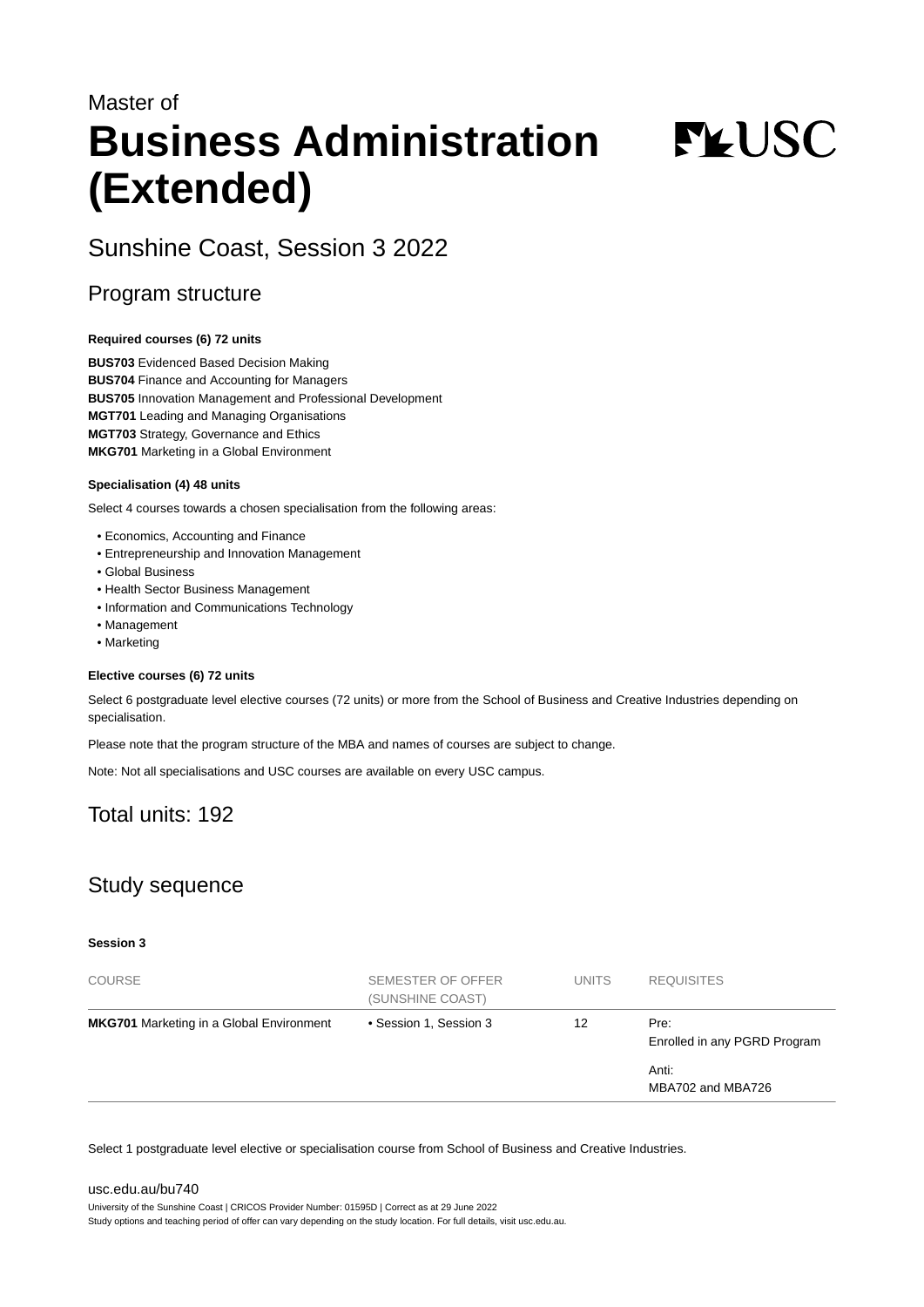#### **Session 5**

| <b>COURSE</b>                                 | SEMESTER OF OFFER<br>(SUNSHINE COAST) | <b>UNITS</b> | <b>REQUISITES</b>                    |
|-----------------------------------------------|---------------------------------------|--------------|--------------------------------------|
| <b>BUS703</b> Evidenced Based Decision Making | • Session 5                           | 12           | Pre:<br>Enrolled in any PGRD Program |
|                                               |                                       |              | Anti:<br>MBA703 or <b>EMB753</b>     |

Select 1 postgraduate level elective or specialisation course from School of Business and Creative Industries.

#### **Session 6**

| <b>COURSE</b>                                     | SEMESTER OF OFFER<br>(SUNSHINE COAST) | <b>UNITS</b>      | <b>REQUISITES</b>                                                                                                                                                     |
|---------------------------------------------------|---------------------------------------|-------------------|-----------------------------------------------------------------------------------------------------------------------------------------------------------------------|
| <b>BUS704</b> Finance and Accounting for Managers | • Session 2, Session 6                | $12 \overline{ }$ | Pre:<br>Enrolled in any PGRD Program                                                                                                                                  |
|                                                   |                                       |                   | Anti:<br>MBA713 or <b>EMB763</b> or<br><b>ACC511</b>                                                                                                                  |
| <b>MGT701</b> Leading and Managing Organisations  | • Session 3, Session 6                | 12                | Pre:<br>Enrolled in any PGRD Program<br>or (enrolled in Program SC410,<br>SC411, SC425, SC404 or<br>SC405 and 280 units completed<br>towards these Programs)<br>Anti: |
|                                                   |                                       |                   | <b>MBA707 or EMB757</b>                                                                                                                                               |

#### **Session 2**

| <b>COURSE</b>                                                       | <b>SEMESTER OF OFFER</b><br>(SUNSHINE COAST) | <b>UNITS</b> | <b>REQUISITES</b>                    |
|---------------------------------------------------------------------|----------------------------------------------|--------------|--------------------------------------|
| <b>BUS705</b> Innovation Management and<br>Professional Development | • Session 2, Session 7                       | 12           | Pre:<br>Enrolled in any PGRD Program |
|                                                                     |                                              |              | Anti:<br><b>MBA701 or EMB751</b>     |
| <b>MGT703</b> Strategy, Governance and Ethics                       | • Session 2, Session 7                       | 12           | Pre:<br>Enrolled in any PGRD Program |
|                                                                     |                                              |              | Anti:<br><b>MBA712 or EMB762</b>     |

#### **Session 3**

Select 2 postgraduate level electives or specialisation courses from School of Business and Creative Industries.

#### **Session 5**

Select 2 postgraduate level electives or specialisation courses from School of Business and Creative Industries.

#### [usc.edu.au/bu740](https://www.usc.edu.au/bu740)

University of the Sunshine Coast | CRICOS Provider Number: 01595D | Correct as at 29 June 2022

Study options and teaching period of offer can vary depending on the study location. For full details, visit usc.edu.au.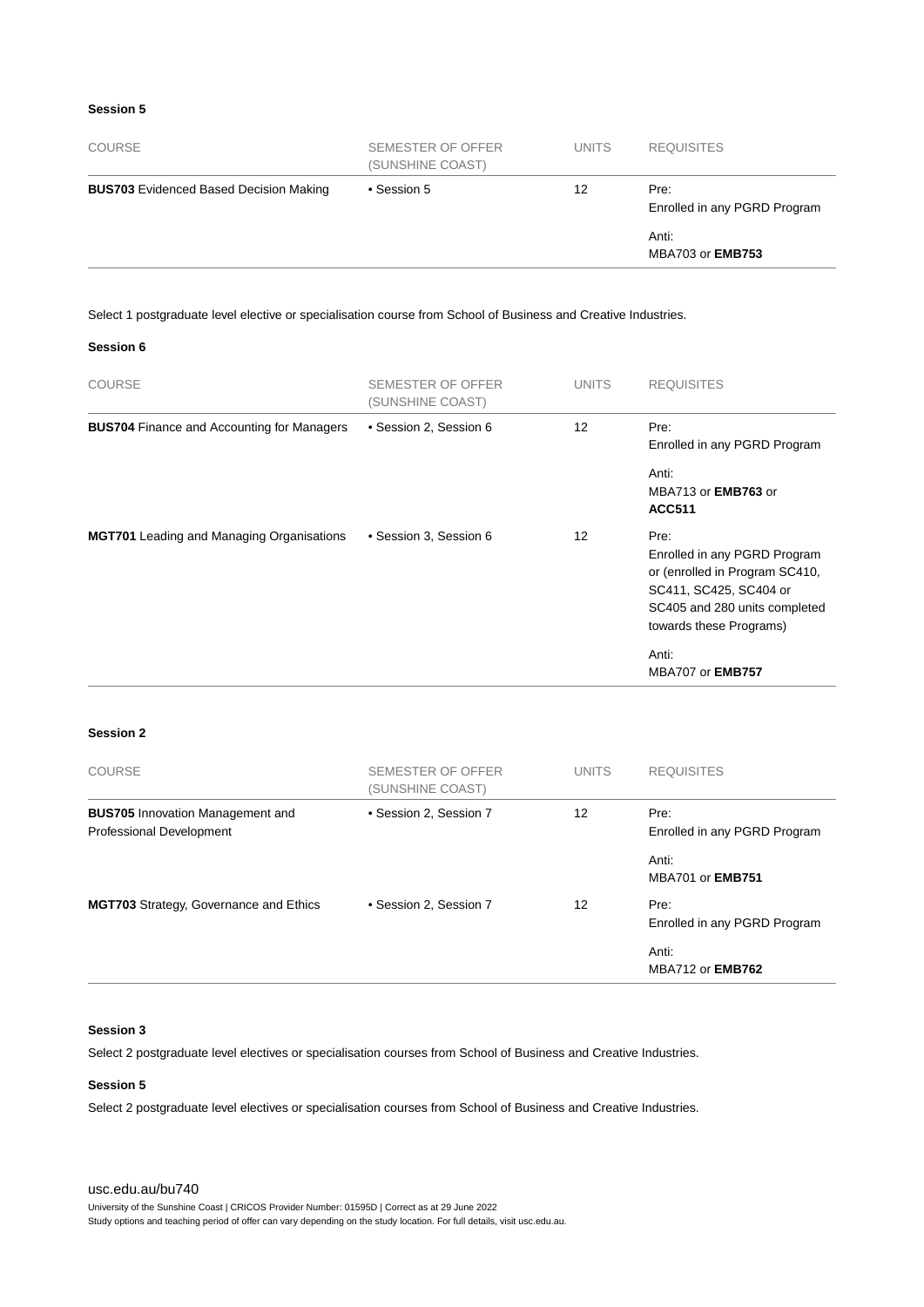#### **Session 6**

Select 2 postgraduate level electives or specialisation courses from School of Business and Creative Industries.

#### **Session 2**

Select 2 postgraduate level electives or specialisation courses from School of Business and Creative Industries.

This is an accelerated study sequence

#### **Session 3**

| <b>COURSE</b>                                    | SEMESTER OF OFFER<br>(SUNSHINE COAST) | <b>UNITS</b> | <b>REQUISITES</b>                                                                                                                                            |
|--------------------------------------------------|---------------------------------------|--------------|--------------------------------------------------------------------------------------------------------------------------------------------------------------|
| <b>MGT701</b> Leading and Managing Organisations | • Session 3, Session 6                | 12           | Pre:<br>Enrolled in any PGRD Program<br>or (enrolled in Program SC410,<br>SC411, SC425, SC404 or<br>SC405 and 280 units completed<br>towards these Programs) |
|                                                  |                                       |              | Anti:<br>MBA707 or <b>EMB757</b>                                                                                                                             |

Select 1 postgraduate level elective or specialisation course from School of Business and Creative Industries.

#### **Session 5**

| <b>COURSE</b>                                 | SEMESTER OF OFFER<br>(SUNSHINE COAST) | <b>UNITS</b> | <b>REQUISITES</b>                    |
|-----------------------------------------------|---------------------------------------|--------------|--------------------------------------|
| <b>BUS703</b> Evidenced Based Decision Making | • Session 5                           | 12           | Pre:<br>Enrolled in any PGRD Program |
|                                               |                                       |              | Anti:<br>MBA703 or <b>EMB753</b>     |

Select 1 postgraduate level elective or specialisation course from School of Business and Creative Industries.

#### **Session 6**

| <b>COURSE</b>                                     | SEMESTER OF OFFER<br>(SUNSHINE COAST) | <b>UNITS</b> | <b>REQUISITES</b>                                    |
|---------------------------------------------------|---------------------------------------|--------------|------------------------------------------------------|
| <b>BUS704</b> Finance and Accounting for Managers | • Session 2, Session 6                | 12           | Pre:<br>Enrolled in any PGRD Program                 |
|                                                   |                                       |              | Anti:<br>MBA713 or <b>EMB763</b> or<br><b>ACC511</b> |

Select 1 postgraduate level elective or specialisation course from School of Business and Creative Industries.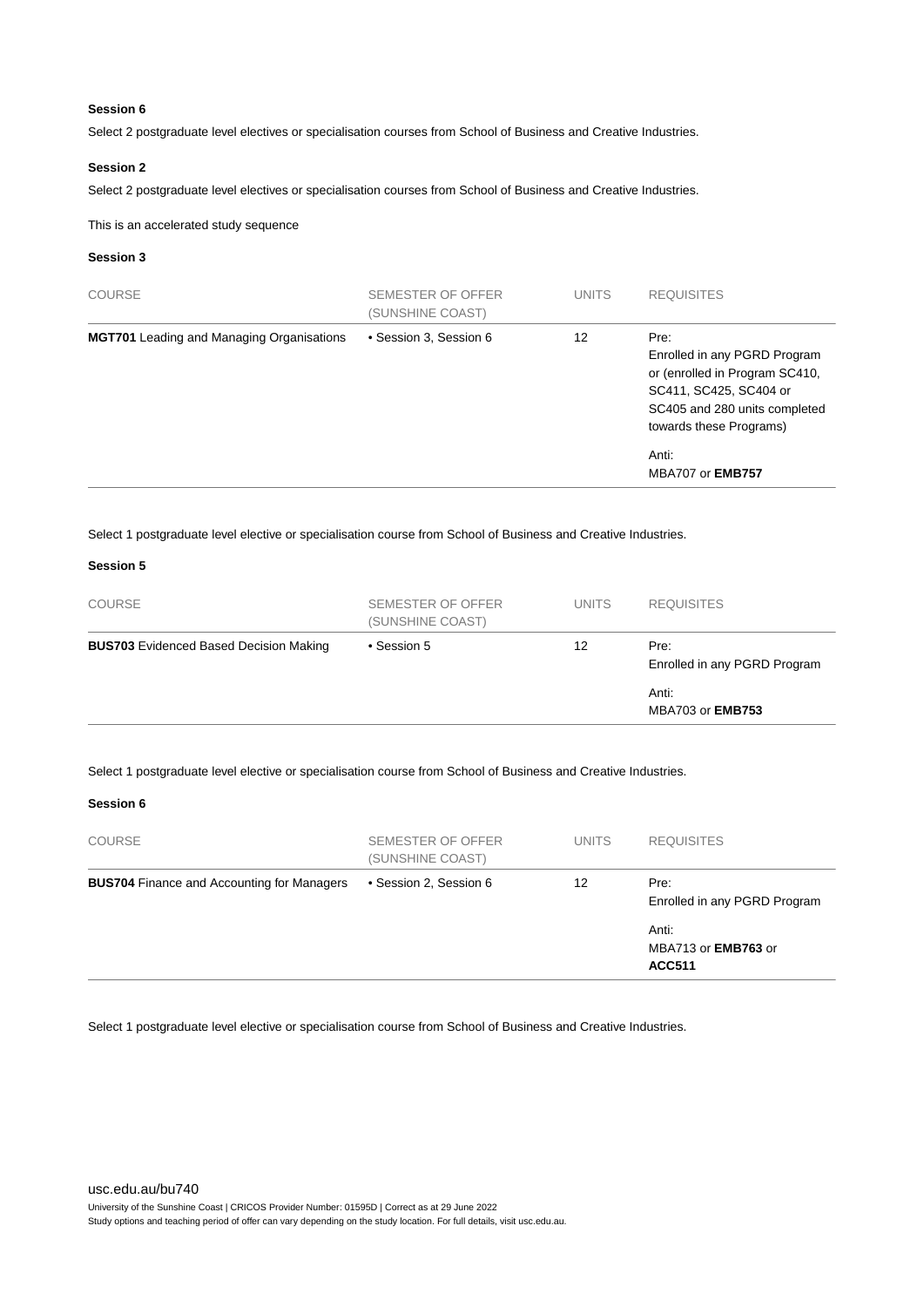#### **Session 7**

| <b>COURSE</b>                                                       | SEMESTER OF OFFER<br>(SUNSHINE COAST) | <b>UNITS</b> | <b>REQUISITES</b>                    |
|---------------------------------------------------------------------|---------------------------------------|--------------|--------------------------------------|
| <b>BUS705</b> Innovation Management and<br>Professional Development | • Session 2, Session 7                | 12           | Pre:<br>Enrolled in any PGRD Program |
|                                                                     |                                       |              | Anti:<br><b>MBA701 or EMB751</b>     |

Select 1 postgraduate level elective or specialisation course from School of Business and Creative Industries.

#### **Session 1**

Select 2 postgraduate level electives or specialisation courses from School of Business and Creative Industries.

#### **Session 2**

| <b>COURSE</b>                                 | <b>SEMESTER OF OFFER</b><br>(SUNSHINE COAST) | <b>UNITS</b> | <b>REQUISITES</b>                    |
|-----------------------------------------------|----------------------------------------------|--------------|--------------------------------------|
| <b>MGT703</b> Strategy, Governance and Ethics | • Session 2, Session 7                       | 12           | Pre:<br>Enrolled in any PGRD Program |
|                                               |                                              |              | Anti:<br><b>MBA712 or EMB762</b>     |

Select 1 postgraduate level elective or specialisation course from School of Business and Creative Industries.

#### **Session 3**

| <b>COURSE</b>                                   | SEMESTER OF OFFER<br>(SUNSHINE COAST) | <b>UNITS</b> | <b>REQUISITES</b>                    |
|-------------------------------------------------|---------------------------------------|--------------|--------------------------------------|
| <b>MKG701</b> Marketing in a Global Environment | • Session 1, Session 3                | 12           | Pre:<br>Enrolled in any PGRD Program |
|                                                 |                                       |              | Anti:<br>MBA702 and MBA726           |

Select 1 postgraduate level elective or specialisation course from School of Business and Creative Industries.

#### **Session 5**

Select 2 postgraduate level electives or specialisation courses from School of Business and Creative Industries.

# Program requirements and notes

#### **Program requirements**

In order to graduate you must:

• Successfully complete 192 units as outlined in the Program Structure

#### **Program notes**

• Completing this program within the specified (full-time) duration is based on studying 48 unit points per semester (normally 4 courses) and following the recommended study sequence

#### [usc.edu.au/bu740](https://www.usc.edu.au/bu740)

University of the Sunshine Coast | CRICOS Provider Number: 01595D | Correct as at 29 June 2022 Study options and teaching period of offer can vary depending on the study location. For full details, visit usc.edu.au.